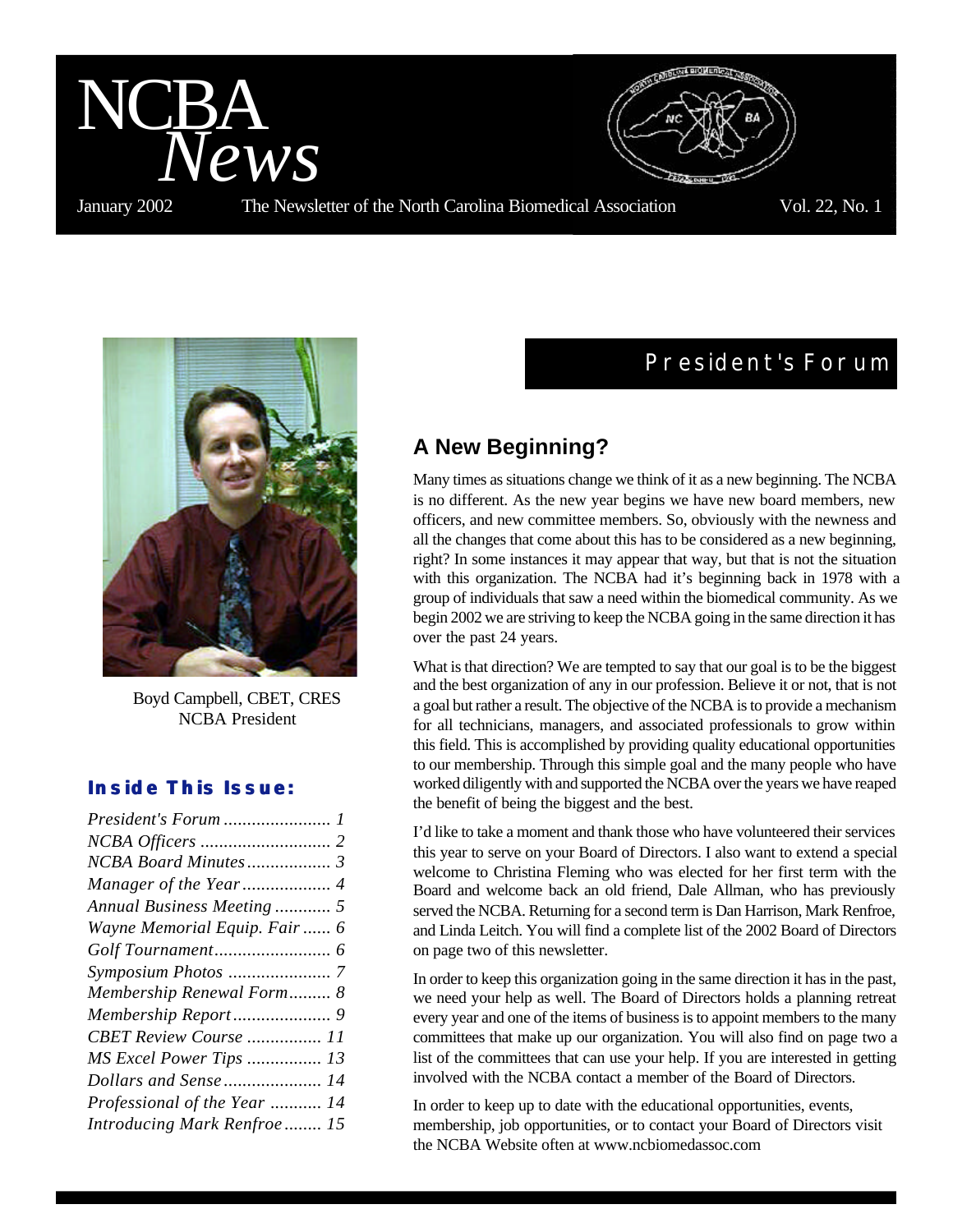# **2002 Board of Directors**

## *2002 NCBA Officers*

## **President:**

Boyd Campbell, CBET, CRES Catawba Memorial Hospital 828-326-3899 – Business 828-326-2105 – FAX president@ncbiomedassoc.com

## **Vice-President:**

Linda K. Leitch Duke UniversityHospital 919-681-4293 – Business  $919-681-7361 - \text{Fax}$ vicepres@ncbiomedassoc.com

## **Treasurer:**

Charles Worrell, CBET TRC Environmental 919-966-6222 – Business 919-966-6250 – Fax treasurer@ncbiomedassoc.com

## **Membership Secretary:**

Christina Fleming Moore Regional Hospital 910-215-5178 – Business 910-215-4382 – Fax memb\_sec@ncbiomedassoc.com

## **Recording Secretary:**

Helen H. Jones, CBET Wake Forest Univ. Baptist Med. Ctr. 336-716-3479 – Business  $336 - 716 - 6121 - \text{Fax}$ record\_sec@ncbiomedassoc.com

## **Ex-Officio:**

Brian Poplin, CBET Duke University Health System 919-681-2565 – Business 919-681-7361 – Fax pastpres@ncbiomedassoc.com

## *2002 At-Large Board Of Directors*

Diane Aker, CBET Alamance Regional Medical Ctr. 336-538-7760 – Business 336-538-7722 – Fax director1@ncbiomedassoc.com

Dale Allman Premier, Inc. 800-825-1786 – Business 704- 528-2325 – Fax director4@ncbiomedassoc.com

Sally L. Goebel Siemens Medical 919-319-2922 – Business 919-319-2716 – Fax director3@ncbiomedassoc.com

Dan Harrison ARAMARK ServiceMaster 800-999-6678 x5254 – Business 404-248-9495 – Fax director2@ncbiomedassoc.com

Mark Renfroe, CBET Wayne Memorial Hospital 919-731-6077 – Business 919-731-6951 – Fax director5@ncbiomedassoc.com

NCBA News is an information service of the North Carolina Biomedical Association (NCBA). It has a distribution of about 500 and is published six (6) times per year. Articles and ads are due on or before the last day of even numbered months. The newsletter is mailed on or about the 15th day of the odd numbered months.

While the NCBA makes every effort to assure that its content is accurate, articles are the products of individual authors and the NCBA is not responsible for the content.

NCBA News intends to disseminate information and ideas to its subscribers. While the NCBA News accurately reflects the source of the articles, the content is of variable quality and validity. The Newsletter Committee will attempt to verify all articles, but neither the Editor nor the NCBA is responsible for information.

*YOUR HELP IS NEEDED!!!* Articles of interest to our readers are constantly needed and sometimes in short supply. If you have written any articles that may be of interest to our readers, submit it to Newsletter Committee Chairman, Glenn Scales at editor@ncbiomedassoc.com

# *2001 Standing Committees*

**Rules and Bylaws** Brian Poplin (Chair), Glenn Scales, Obie Godley, Mark Renfroe

**Nominating Committee:** Linda Leitch (Chair), Tommy Ballard, Charles Worrell

### **Finance Committee:**

Charles Worrell (Chair), Jim Tripp, Brian Poplin, Dan Harrison

**Membership Committee:** Diane Aker (Chair), Sally Goebel, Obie Godley, Linda Leitch

**Education Committee:** Dan Harrison (Chair), Sonny Richards, Mark Renfroe, Helen Jones

## *2001 Special Committees*

**Apprenticeship:** Brian Poplin (Chair Person)

**Newsletter Committee:** Glenn Scales (Chair), Mark Sonntag, Diane Aker, Sally Goebel, Tommy Ballard, Mike Howard

**Scholarship Committee:** Sonny Richards (Chair), Lane Rushing,

Dan Harrison, Linda Leitch, Charles Worrell

### **Vendor Coordination:**

Ken Logan (Chair), Charles Worrell, Tommy Ballard

### **Hotel Coordination:**

Helen Jones (Chair), Sonny Richards, Ken Logan, Charles Worrell, Glenn Scales

### **Public Relations:**

Brian Poplin (Chair), Glenn Scales, Dan Harrison

### **Internet Committee:**

Linda Leitch (Chair), Glenn Scales, Mark Sonntag, Sally Goebel, Mark Renfroe

### **Professional of the Year:**

Brian Poplin (Chair), Tommy Ballard, Dan Harrison, Helen Jones, Mark Renfroe

### **Historian:**

Glenn Scales (Chair), Charles Worrell, Obie Godley, Sonny Richards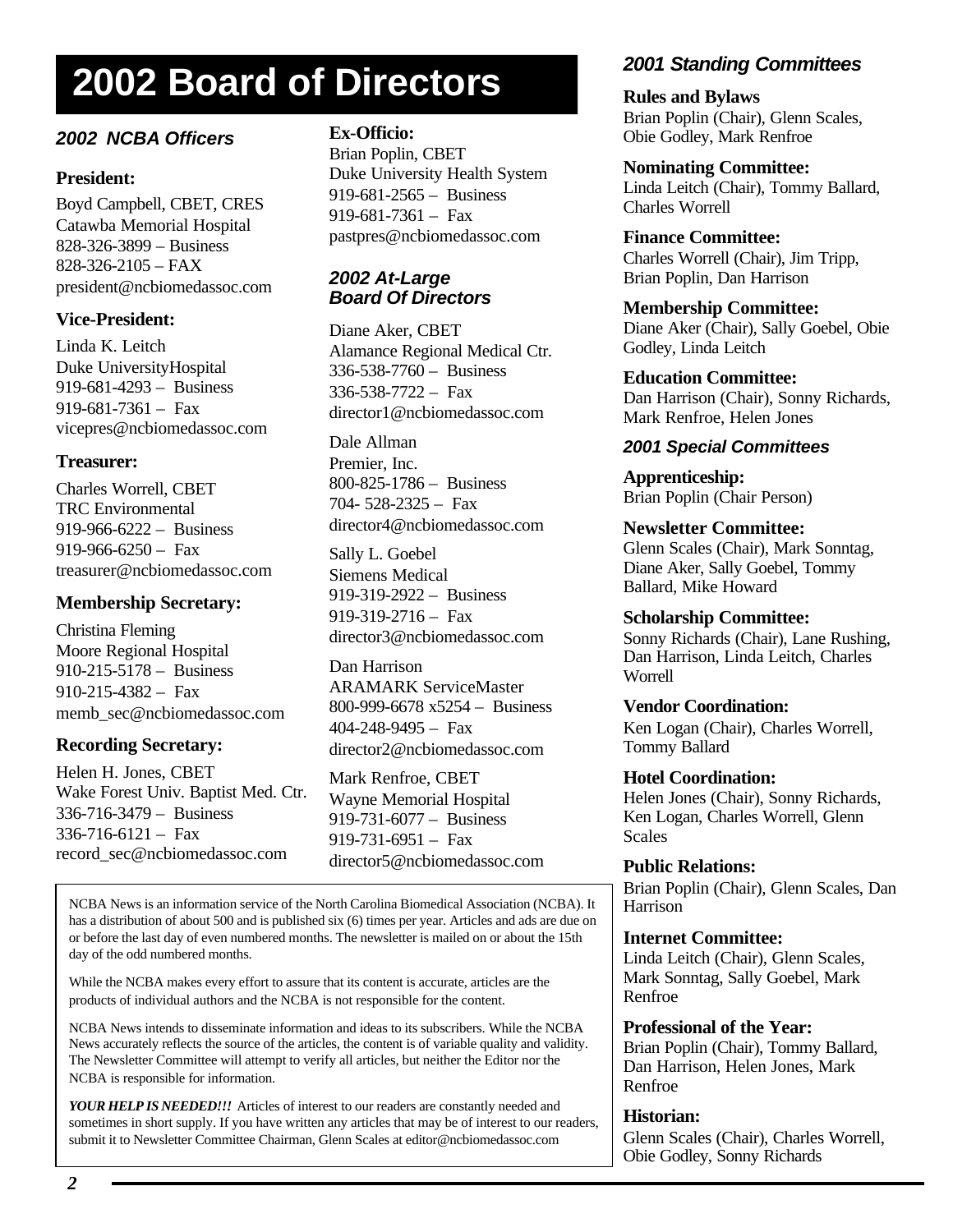# **NCBA Board Meeting Minutes - January 18, 2001 N.C. Baptist Hospital, Winston-Salem, NC**

### **Board Members Attending:**

| Diane Aker           | Dale Allman       |
|----------------------|-------------------|
| <b>Boyd Campbell</b> | Christina Fleming |
| Sally Goebel         | Dan Harrison      |
| Helen Jones          | Linda Leitch      |
| <b>Brian Poplin</b>  | Mark Renfroe      |
| Charles Worrell      |                   |

#### **NCBA Members Attending:**

Glenn Scales Jim Tripp

The meeting was called to order at 10:10 am on Friday, January 18, 2002 at NC. Baptist Hospital in Winston-Salem, NC by President Brian Poplin.

**Election of 2002 Officers:** Brian explained the process of electing officers.

Brian then opened the floor for nominees for President: Diane nominated Helen Jones, Charles seconds; Mark nominated Linda Leitch, Dan seconds; Brian nominated Boyd, Sally seconds. Dale motions that nominations be closed, Mark seconds. Elected as President was Boyd Campbell. Brian turned over the meeting to new President.

Vice-President: Boyd nominated Linda, Dan seconds the nomination. Mark moves to close nominations, Sally seconds the motion. Board approves Linda as Vice-President.

Membership Secretary: Brian nominated Diane but she declined, stating that she would be glad to work with new Membership Secretary. Sally nominates Christina and Mark seconds the motion. Mark moves to close the nominations. Sally seconds the motion; board approves Christina as Membership Secretary.

Recording Secretary: Boyd nominated Helen, Dan seconds the nomination. Dale moves to close the nomination. Charles seconds the motion; board approves Helen as Recording Secretary.

Treasurer: Sally nominated Charles to continue the role of Treasurer. Diane seconds the motion, board approves Charles as Treasurer. After all officers positions filled Brian makes a motion that election of officers be closed. Mark seconds the motion and the board approves.

Hotel coordinator will be Helen Jones; Newsletter Editor and Webmaster will be Glenn Scales; Vendor Relations will be Mark Renfroe.

### **Approval of the previous Board**

**meeting minutes:** Boyd asked the board to review the October and December 2001 minutes. Mark motions to accept the minutes as written. Dan seconds the motion, board unanimously approves.

The following reports were presented and discussed by the attending Board members.

**Treasurer's Report:** Charles handed out the profit & lost statement and balance sheet as of December 31, 2001. Charles explained the opening amount of checking was \$77,238.03 and closed at \$31,893.93. The two CD's have balances of \$23,456.36 and \$23,268.89. The two scholarships in the amount of \$600 each. The NCBA asset liabilities are \$118.99. Charles also handed out the draft budget for 2002, this has an 8% increase from 2001 budget. The board members are to review the budget and be prepared to discuss at the retreat.

**Membership Report:** Diane reported to board the membership count as of December 31, 2001. Membership had 41

*NCBA News* is accepting advertising that relates to biomedical equipment and of interest to our readers. Suggested subjects are: Positions Desired, Positions Available, Biomedical Equipment Wanted or For Sale (New or Used), or Announcements of Educational Opportunities or Service Schools in the area.

Advertising is open to all individuals, hospitals, and companies. The decision to carry a particular ad or classified will be the decision of the Editor with support of the NCBA Board. Camera ready copies of actual size ads required. **Corporate Members please remember what free advertisement your membership allows.** Please contact the Newsletter Editor for other pricing.

new members; 199 individual members; 123 corporate members and 19 students for a total membership at 254 for 2002. Diane handed out the new styles of subscription renewal invoice form, and after some discussion the board made some changes. Diane will mail the renewal forms out at the end of the month.

**Education Report:** Dan explained the handout on NCBA symposium responses. Scoring key as follows: 1 strongly agree, 3 agree and 5 strongly disagree. The overall symposium evaluation rated 1.4 as a whole; the accommodations 1.473; educational content 1.632 and the location at 1.529. The overall composite score for the different classes held was 1.798.

**Scholarship Report:** No Report given.

**Rules & by-laws:** Brian reported no changes to Rules and bylaws.

**Newsletter:** Glenn handed out the drafts of next newsletter. Glenn stated that all articles needed to be submitted by the first of the odd number months with the newsletter being sent to the printer by the  $15^{\text{th}}$ ..

**Nominating Committee:** Linda provided the board with updated history of the board positions. The board reviewed the accuracy of position

*[Continued on page 12](#page-11-0)*

## **Prepayment of all advertising is required.**

### *Classified Advertising*

Except "Position Wanted" notices by members (one ad per year – limit 50 words – no charge) the following ad rates apply:

| (Per 75 words) | Member  | Non-member          |
|----------------|---------|---------------------|
| Individual     | \$5.00  | \$7.00              |
| Institute      | \$15.00 | $$25.\overline{00}$ |
| Corporation    | \$20.00 | \$30.00             |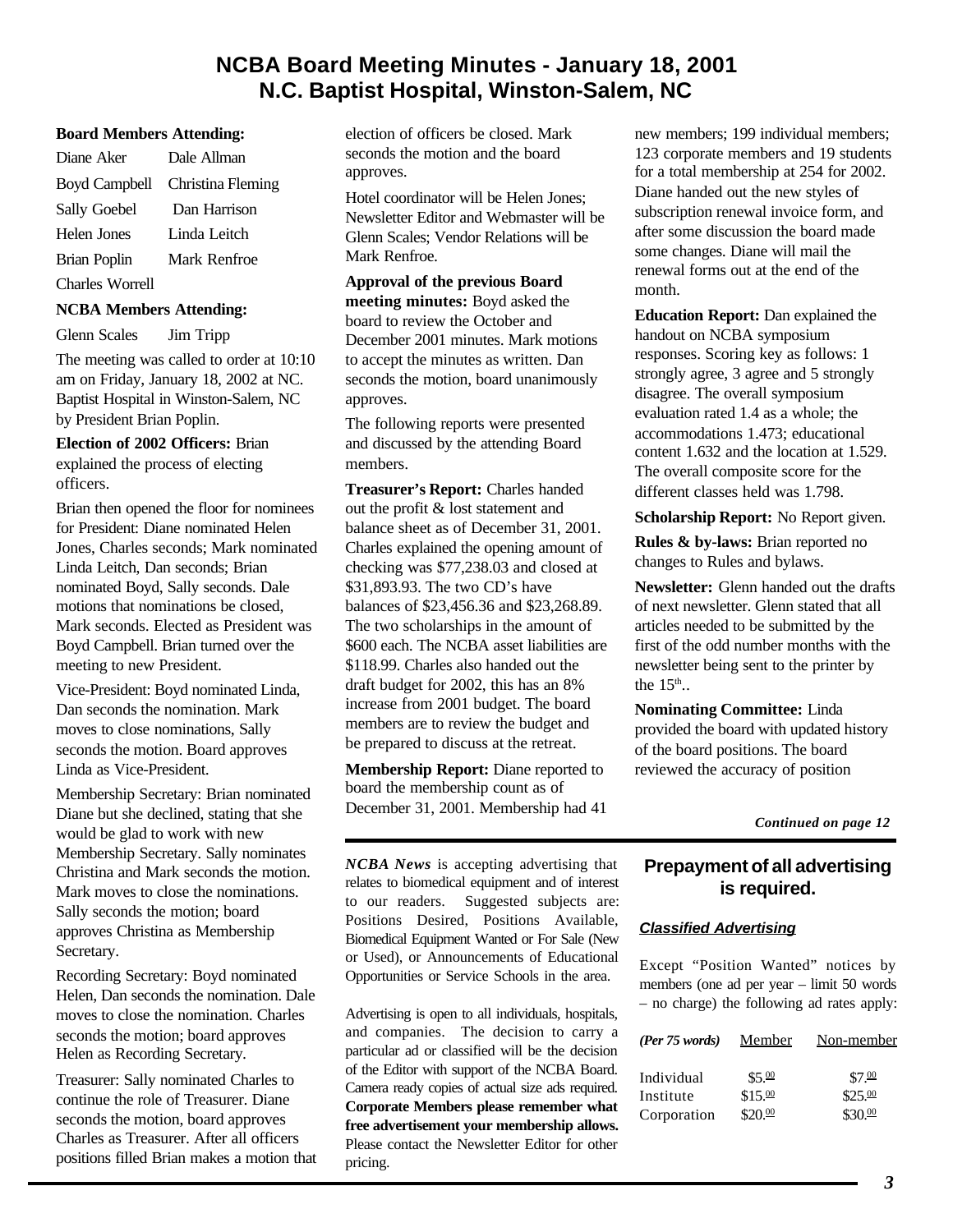# **NCBA's 2001 Manager of the Year**

by Charles Worrell, CBET

Jero T Kyle, CCE is the NCBA's 2001 Manager of the Year recipient.

Jerry is employed by TRC Environmental. Currently, he is the Project Manager for their contract with the US Environmental Protection Agency's Human Studies Facility on the campus of the University Of North Carolina at Chapel Hill. He has worked on this contract since its beginning in 1976. Jerry has advanced from the bench to the management level and set high standards along the way. He has designed, prototyped, and maintained biomedical equipment and systems. He has published technical papers. Jerry currently manages a multimillion dollar government contract and staff. Through his work ethics and management style, he has made a name for himself throughout the US Environmental Protection Agency's Chapel Hill Human Studies Division. He is the type of manager that you can discuss any situation with professional or personnel.

Jerry has demonstrated a work ethic and community involvement that the Biomedical community can be proud of. He donated six weeks of his personnel time to travel to Macedonia for Project Hope. There he toured hospitals and clinics evaluating, testing, and repairing their biomedical equipment.

He has been extremely active in his church, community, and the Boy Scouts for over twenty years. Congratulations Jerry!

# **Information Update Request**

Please remember that if you move, change jobs, change phone numbers or e-mail addresses, send an update to the NCBA. All changes can be sent to Christina Fleming at e-mail address memb\_sec@ncbiomedassoc.com or by phone at 910-215-5178 (Moore Regional Hospital).

Any changes for the web site can be sent to Glenn Scales at webmaster@ncbiomedassoc.com or phone 919-681-6638.

*Privacy Note: Member information is released only to registered NCBA Vendors and only business contact information is provided. Under no circunstances is information provided for the purpose of marketing inappropriate material or services.*



State of Ohio Board of Proprietary Schools Registration 94-05-1398T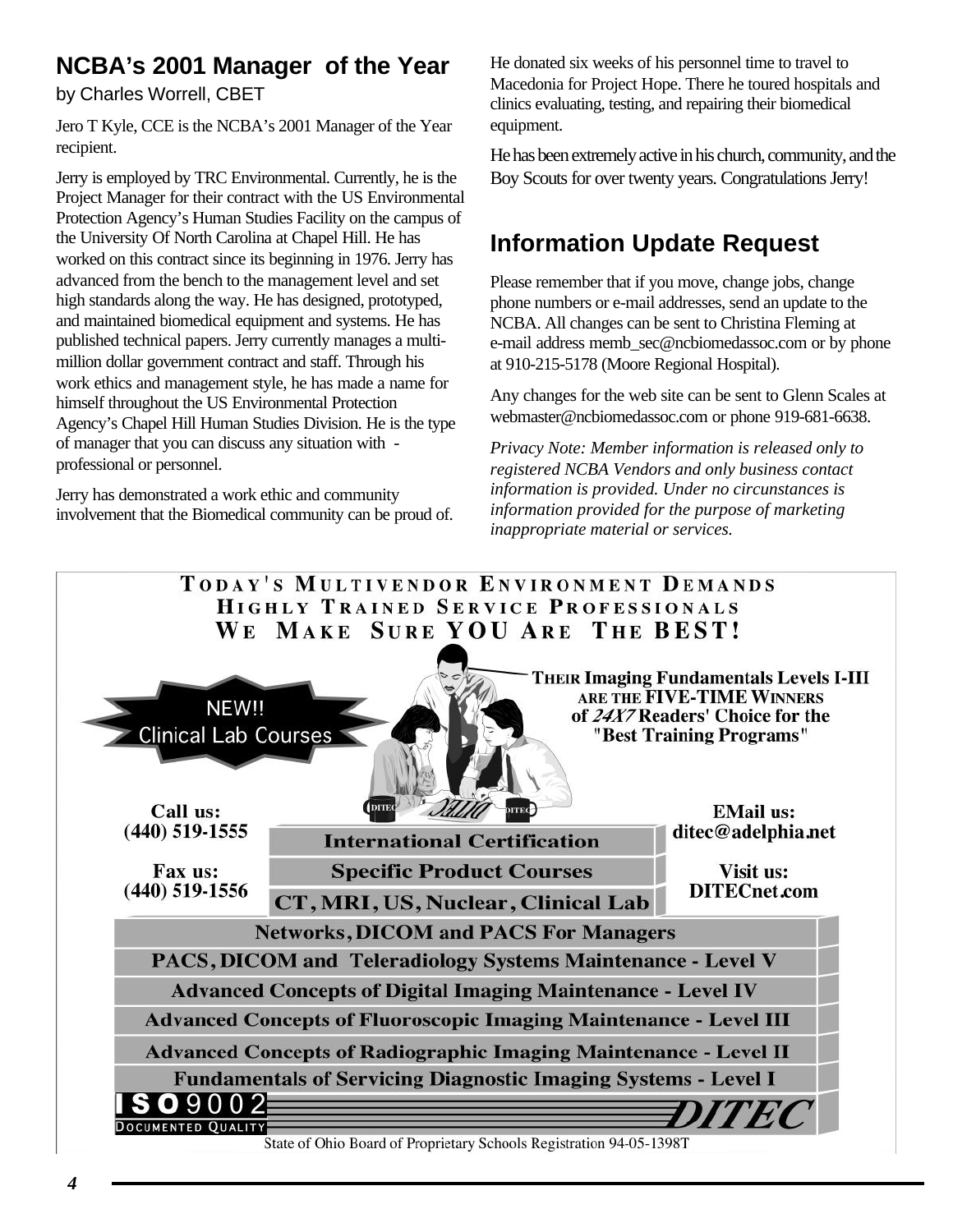# **NCBA 2001 Annual Business Meeting - Pinehurst, NC**

**Opening Remarks and Call to Order:** On December 4, 2001, at 12:15 pm, President Brian Poplin welcomed all members and guests to the 2001 general board meeting. Brian asked for a moment of silence in memory of those lost on September 11, 2001 and to keep the families left behind in our prayers.

**Approval of Minutes from the December 5, 2000 meeting:** President Brian Poplin asked the members to review the copy of minutes included in their packets. Dale Crum made the motion to accept the minutes as given. Dale Allman seconds the motion, general members approved.

## **Standing Committee Reports**

**Membership:** Diane Aker presented the membership report. The membership for individuals is 248; corporate members are 177; student members are 22; honorary members are 13; and associate members are 6. The total membership is 466 though December 31, 2001. For the 2001 symposium there are 204 individual members, 69 corporate members. Jim Tripp motion to accept the report as given. Mark Renfroe seconds the motion, general members approved.

**Treasurer's Report:** Charles Worrell presented the Profit & Loss statement from 11/30/00 thru 11/30/01. The net income reported was \$17,361.84. John Noblitt motion to accept the report as given. Dan Tate seconds the motion, general members approved.

**Educational Report:** Boyd Campbell gave the educational report on behalf of Dan Harrison. Boyd thanked all the instructors for continually supporting the NCBA this year. The stand-alone classes held were Spacelabs Medical, and Zoll Series M defibrillators. Pending class for 2002 is the CBET certification and review. The class will be held at Stanly College in 2002 then will rotate to Caldwell in 2003. Additional stand-alone classes will be scheduled based on the responses from evaluation form. Dan Tate moves to accept the report as given. Dale Allman seconds motion, general member approved.

**Scholarship Report:** Sonny Richards presented the scholarship report. He explained the student eligibility for scholarships; each student would receive half of the scholarship today and the other half later in school year.

### **New Business**

**Recognition of the Board:** Brian recognized each board member for their contributions to the NCBA this year, for the hard work done to many this symposium a great success.

**President's Award:** Brain presented the President's award to Glenn Scales for his contribution to the NCBA over the past years. Glenn has served the NCBA as ex-offico, newsletter editor and web site editor.

**Scholarship Awards:** Sonny Richards and Laura Moye announced the winner of the Norman Reeves Scholarship sponsored by UHS to Lucas Daniel McGuire. The Eddy Wisehant scholarship sponsored by the NCBA went to Daniel Polan from Caldwell College.

**Honorarium Presentation:** At the request of two of the NCBA speakers, Marv Shepard and George Mills, the NCBA will donate their honorariums to the American College of Clinical Engineers in honor of the late Bob Morris. As everyone knows Bob Morris was one of the founding members and strong force in the Clinical Engineering. Bob passed away this year after a long illness and will be missed by all. In an effort to enhance the development in Clinical Engineering and Biomedical Equipment Technology, Marv Shepard and others formed the Bob Morris Memorial Fund. Brian presented the honorarium check to Brian Porras representing the ACCE.

**NCBA Professional of the Year:** The award is sponsored by Hill-Rom and representing Hill-Rom is Dan Rochester, Account Manager and Robert Stacey, Service Director of NC. This award highlights a biomedical professional that has made contributions in professional achievement, civic community, and the biomedical community. This year's winner is Joey Cahoon, CBET from Pitt County Memorial Hospital. Joey received a plaque and check for \$1,000. Congratulations, Joey.

**NCBA Manager of the Year:** The award is sponsored by Spacelabs Medical and representing Spacelabs is Mark Buckley, Southeast Sales Manager. This award highlights a manager that has made significant contributions in the North Carolina biomedical community in areas of leadership, development, community participation. This year's winner is Jero T. Kyle, CCE from TRC Environmental in Chapel Hill. Jero received a plaque and check for \$1,000. Congratulations, Jero.

**President's Gavel Award:** Glenn presented Brian Poplin the President's Gavel to for his contribution as President. Brian thanked Glenn and the other board members for all their efforts to make the NCBA of one greatest organization.

**School Donations:** Brian presented a check of \$1,600 on the behalf of the NCBA to David Wilson, Stanly College and John Noblitt, Caldwell College.

**Voting and Eligibility of Membership:** Linda Leitch read the voting and eligibility of membership from the Rules & Bylaws.

*[Continued on page 15](#page-14-0)*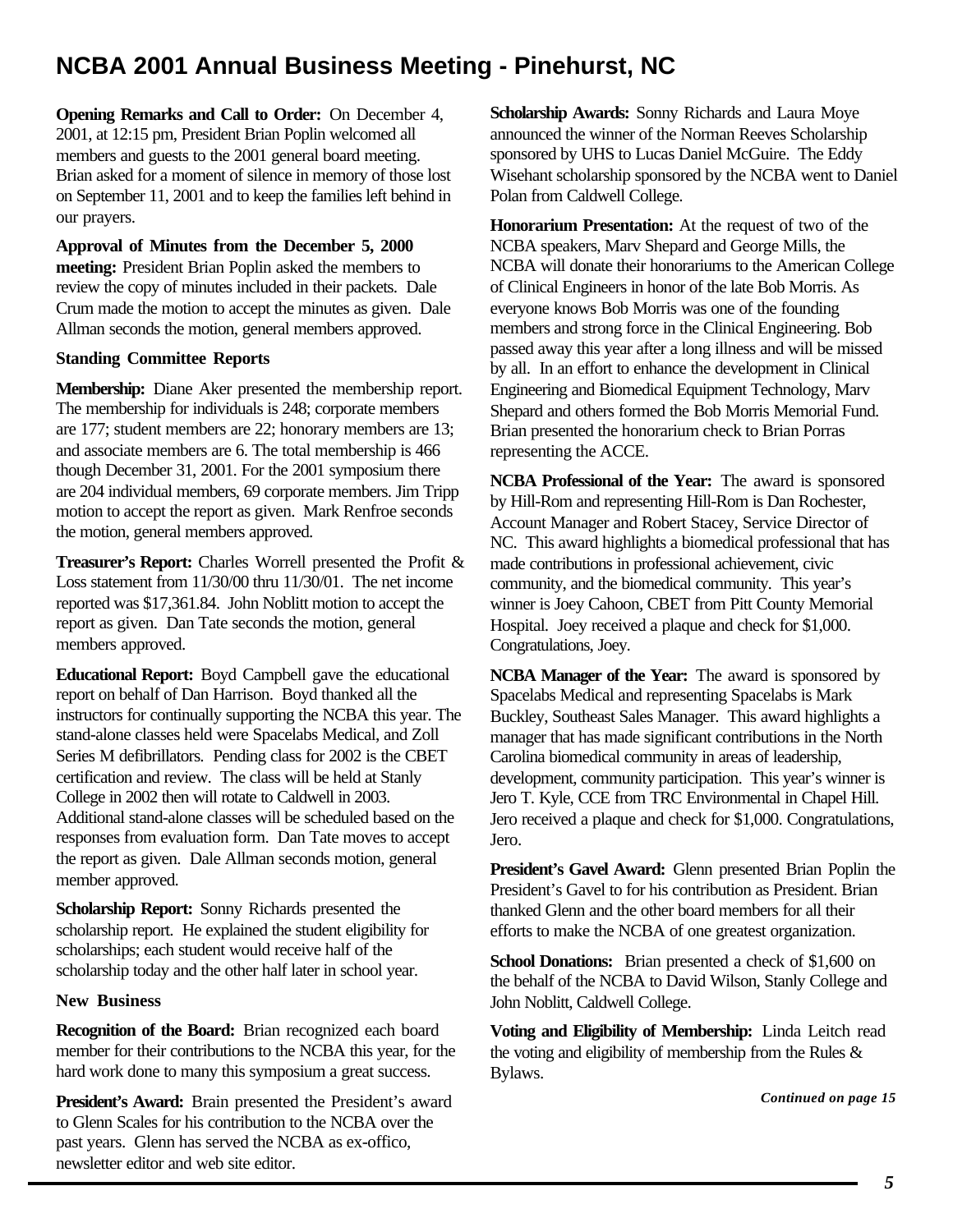# **Wayne Memorial BMETs Educate Staff During Fair**

## by Mike Howell

GOLDSBORO — The Wayne Memorial Hospital Clinical Engineering Department took advantage of the hospital's semi-annual Equipment Fair held recently to train nurses, technicians, and other staff members on issues pertaining to medical equipment.

Twice each year the hospital's nurse educators conduct the fair to refresh staff members on nursing and equipment topics. The training is mandatory for all nurses. Two years ago, Clinical Engineering saw the fair as an opportunity to educate each nurse on Bio-Medical topics, so they joined the program.

Since joining, Wayne Memorial BMETs have trained nurses on several topics including high failure items, possible prevention steps nurses can take, proper tagging and reporting of equipment malfunctions, and equipment safety. This year the BMETs concentrated training on the hospital's upcoming Joint Commission inspection, proper tagging of broken equipment, and on the sharp increase the CE department is seeing on broken temperature probes.

Joining the Equipment Fair has been seen as a good move by both the CE department and by the hospital's nurse educators. The educators feel that the training offers a different angle to their operation-based training. The Bio-Meds feel they are better able to "get the word out" to each nurse about equipment issues and that they are increasing Clinical Engineering's exposure and value.

The training also seems to be paying off. Wayne Memorial has seen improvements in high failure items, better use of tagging and reporting procedures, plus an increase in general awareness of equipment by nurses.



**Jessie Jones (left) is shown conducting a training session during Wayne Memorial Hospital's Equipment Fair.**

# **Annual Golf Tournament**

by Linda Leitch and Mark Renfroe

The NCBA held its annual golf tournament in conjunction with the 23<sup>rd</sup> annual symposium at the Pinehurst Resorts. The tournament was held Monday on course #5. With the



help from the weather gods, tournament director Linda Leitch ordered up and the player's received perfect weather.

A field of 72

players gathered at 10:30am for a shotgun start on course #5. The course proved to be as beautiful and challenging as described. The course was in immaculate condition, which made playing even more exciting. Congratulations go to the team sponsored by Monty Wenk and Ranita Airington, Northfield Instrument Services with Marty Davis and Mark Adamson from First Health/Moore Regional Hospital with a net score of 56. The Zoll team consisting Bill Haun, Steve Flora, Tom Clark and Craig Cucaterra finished second. The closest to the pin winners were John Kaercher, Puritan-Bennett; Kevin Scott, Mercury Medical; and Jeff Jones, ERBE, USA. The longest drive honors go to Marty Davis, who also keep it in the short grass.



The tournament was sponsored by Florida Medical Consultants, The Scope Exchange, Tyco Healthcare, ServiceMaster, Dan Harrison and Mark Renfroe. Special thanks from the tournament committee (Linda Leitch, Mark Renfroe and Dave Francour) to all the participants, sponsors, volunteers and Pinehurst Resorts personnel. If you have not played at the Pinehurst Resorts try not to miss it next year. The tournament committee hopes to see you next year where you can again go for the gold.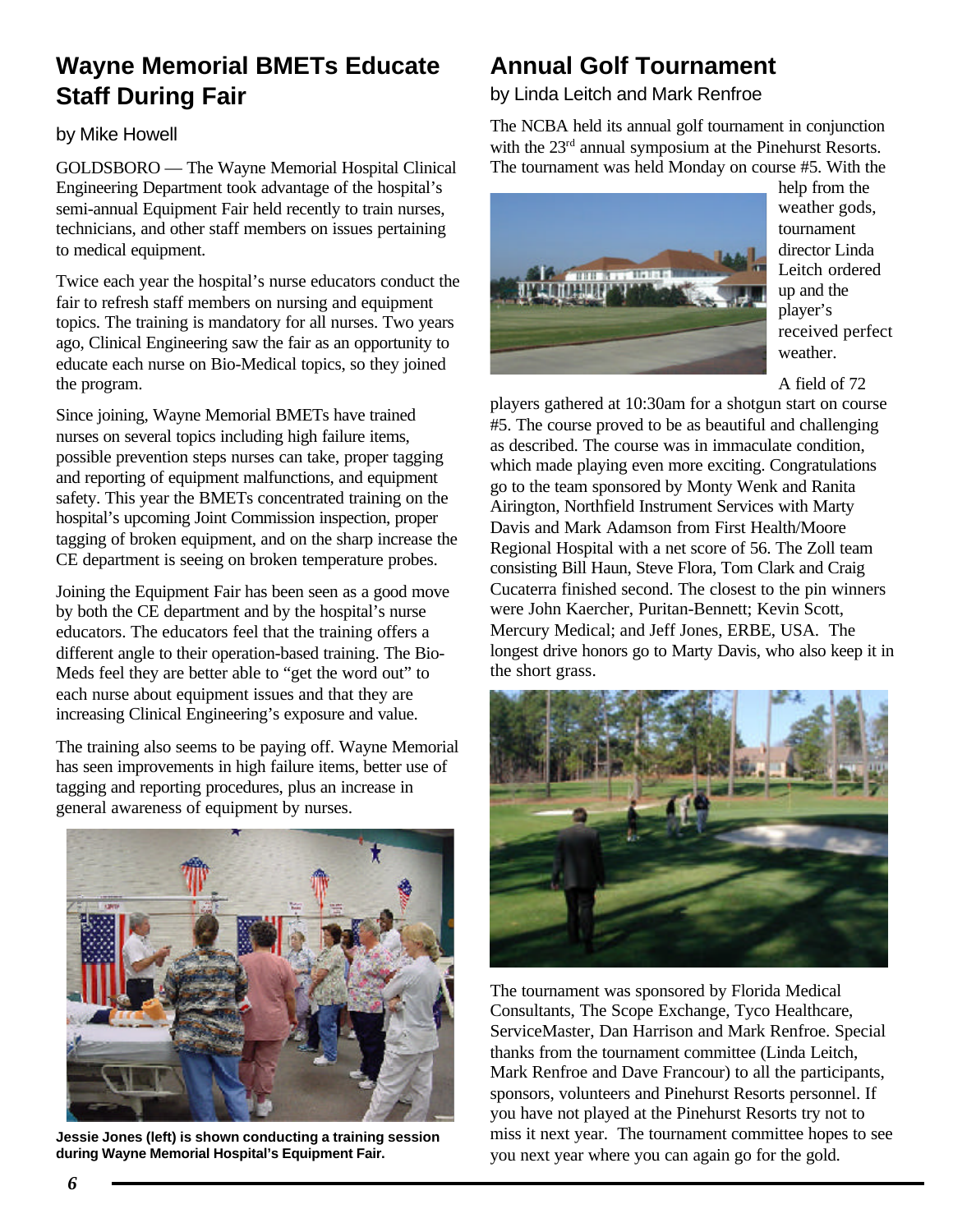

L to R: Billy Stam (Duke), Kevin Scott (Mercury Medical) and Bobby Slonac (Duke) at the Golf Tournament



Keynote speaker Dr. Richard Broughton



Les Faucher of Integrated Medical Systems and the Fundamentals of Scope Repair class



The Symposium Exposition was a huge attraction. Monte Wenk speaks with a group of BMETs



The lobby of the Pinehurst Hotel beautifully decorated for Christmas



Maryanne Arrington teaching at the Lifepak 12 class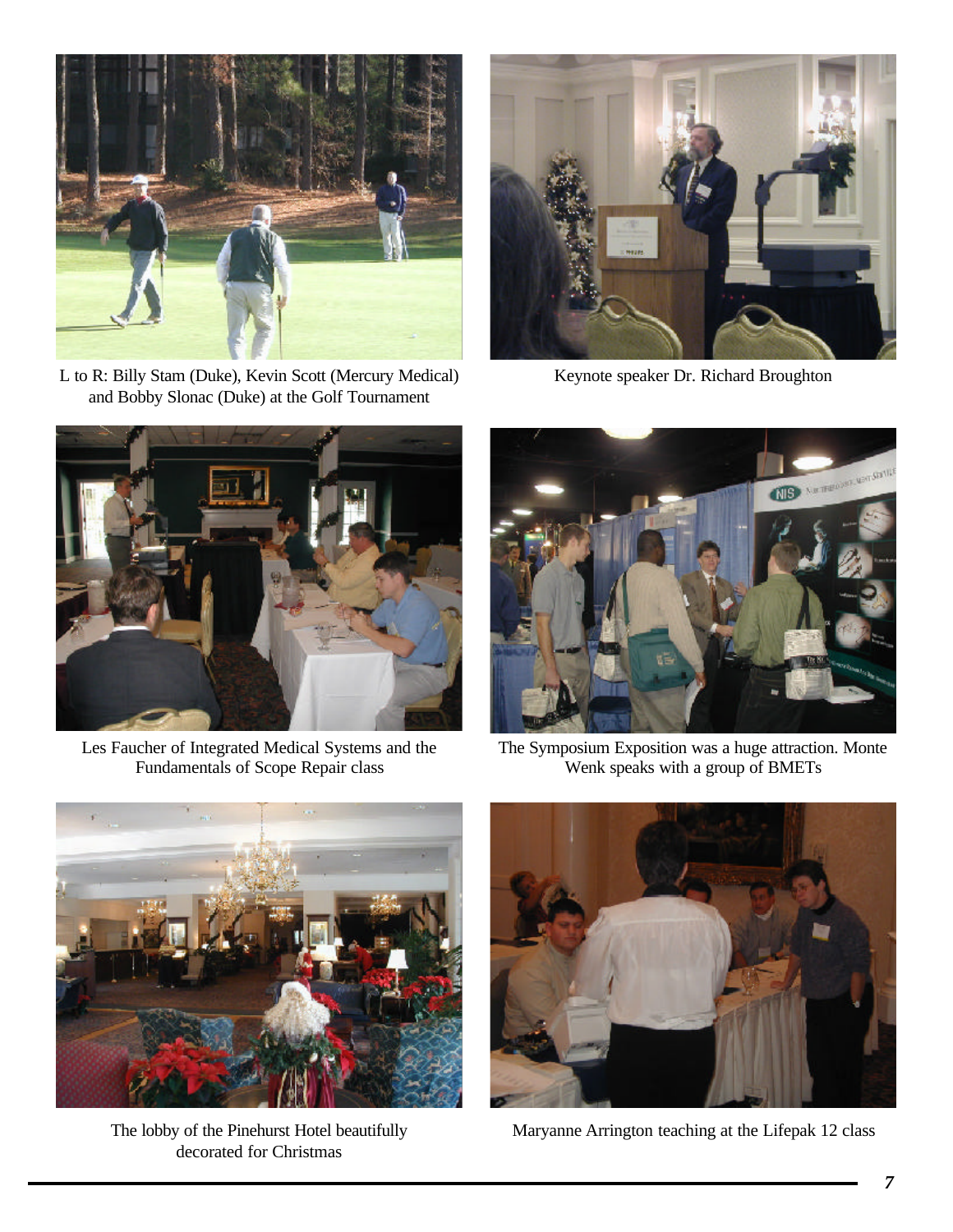# INVOICE

# 2002 Subscription Renewal

*North Carolina Biomedical Association*



*6300-138 Creedmoor Rd., PMB 272 Raleigh, North Carolina 27612-6730* http://www.ncbiomedassoc.com

Phone: 919-688-6890

NCBA Membership Subscription is renewed by individual registration for the symposium (occurring prior to the New Year) or submittal of the annual fee of \$50.<sup>00</sup>. With the subscription renewal, you will continue to receive the bimonthly newsletter publication of NCBA News, announcements of educational seminars, and class discounts. Maintaining your membership will also insure that you receive all 2002 Symposium literature as soon as it is available.

Since, unfortunately, you were unable to attend the 2001 Symposium, your renewal is now due. Please fill in the form, include with your payment, and mail to the address shown above.

Thank you for your attention to this matter and we hope to see you at the 2002 annual meeting on December 2-4, 2002 at the Pinehurst Resort in Pinehurst, NC.

# Fee - \$50.00 (due upon receipt) *Name:* \_\_\_\_\_\_\_\_\_\_\_\_\_\_\_\_\_\_\_\_\_\_\_\_\_\_\_\_\_\_\_\_\_\_\_\_\_\_\_\_\_\_\_\_\_\_\_\_\_\_\_\_\_\_\_\_\_\_\_\_\_\_\_\_\_\_\_\_\_\_\_\_\_\_\_\_\_\_\_\_\_\_\_\_\_\_\_\_  $Address:$ \_\_\_\_\_\_\_\_\_\_\_\_\_\_\_\_\_\_\_\_\_\_\_\_\_\_\_\_\_\_\_\_\_\_\_\_\_\_\_\_\_\_\_\_\_\_\_\_\_\_\_\_\_\_\_\_\_\_\_\_\_\_\_\_\_\_\_\_\_\_\_\_\_\_\_\_\_\_\_\_\_\_\_\_\_\_\_ *City, State, Zip* \_\_\_\_\_\_\_\_\_\_\_\_\_\_\_\_\_\_\_\_\_\_\_\_\_\_\_\_\_\_\_\_\_\_\_\_\_\_\_\_\_\_\_\_\_\_\_\_\_\_\_\_\_\_\_\_\_\_\_\_\_\_\_\_\_\_\_\_\_\_\_\_\_\_\_\_\_\_\_\_\_\_ Email: \_\_\_\_\_\_\_\_\_\_\_\_\_\_\_\_\_\_\_\_\_\_\_\_\_\_\_\_\_\_\_\_\_\_\_\_\_\_\_\_\_\_\_\_\_\_\_\_\_\_\_\_\_\_\_\_\_\_\_\_\_\_\_\_\_\_\_\_\_\_\_\_\_\_\_\_\_\_\_\_\_\_\_\_\_\_\_\_\_ Employer: \_\_\_\_\_\_\_\_\_\_\_\_\_\_\_\_\_\_\_\_\_\_\_\_\_\_\_\_\_\_\_\_\_\_\_\_\_\_\_\_ Facility: \_\_\_\_\_\_\_\_\_\_\_\_\_\_\_\_\_\_\_\_\_\_\_\_\_\_\_\_\_\_\_\_\_\_\_\_ Work Phone #: \_\_\_\_\_\_\_\_\_\_\_\_\_\_\_\_\_\_\_\_\_\_\_\_\_\_\_\_\_\_\_\_\_\_\_\_ Fax # : \_\_\_\_\_\_\_\_\_\_\_\_\_\_\_\_\_\_\_\_\_\_\_\_\_\_\_\_\_\_\_\_\_\_\_\_\_ Amount Enclosed:  $\blacksquare$

# *2002 NCBA Membership Subscription Dues*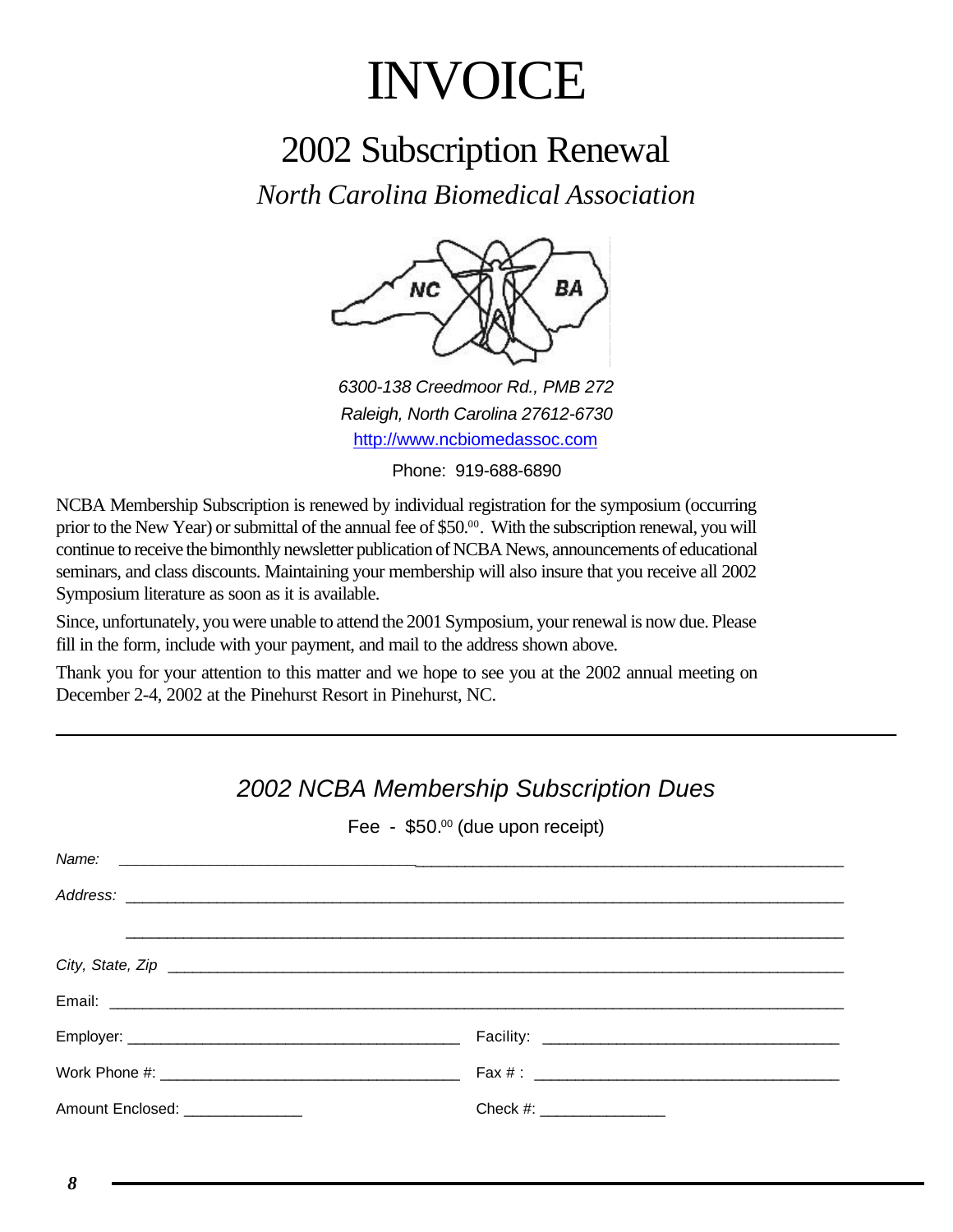# **NCBA Membership Report**

by Diane Aker, former Membership Secretary

*FIRST,* beginning the New Year of 2002, I will be turning my database and assorted files over to Christina Fleming, the new Membership Secretary. I have attempted to keep track of the many changes during the last 3 years and have, myself, been a member of the NCBA for 18 years. What do I think is the real *VALUE* of membership? Membership is a reflection of our dedication to our field and the support of education, professionalism, and concern for the quality of care received in the hospitals that serve our friends and family. Through being a part of the organization, we are able to interact and learn from others. With membership, you will continue to receive the newsletter, announcements of additional classes held throughout the year, and discounts on training. You are also encouraged to participate in committees and activities that map the future of the organization. Keep in mind that membership is renewed with symposium registration or can be renewed separately for those unable to attend by returning the renewal form on page 8 with your renewal fee.

*NOW*, for the final report for 2001 and our beginning enrollment totals for 2002:

| 248<br>Individual    | 215 |
|----------------------|-----|
| 22<br><b>Student</b> | 21  |
| 13<br>Honorary       | 13  |
| Associate<br>6       | 5   |
| 289<br>Sub-total     | 254 |
| 177<br>Corporate     | 158 |
| <b>Total</b><br>466  | 412 |

We are excited about having 41 *NEW* individual members for 2002 and would like to welcome the following:

| Christopher Abiodun, CBET | Carolinas Healthcare System, Charlotte, NC                       |
|---------------------------|------------------------------------------------------------------|
| John Alvenus              | Shands at University of Florida, Gainesville, FL                 |
| Juan M. Arteaga           | Womack Army Medical Center, Ft. Bragg, NC                        |
| Michael Chad Cook         | Catawba Memorial Hospital, Hickory, NC                           |
| <b>Brandon Costea</b>     | WakeMed, Raleigh, NC                                             |
| <b>Anthony Crowley</b>    | WakeMed, Raleigh, NC                                             |
| Paul DeMercurio           | Onslow Memorial Hospital, Jacksonville, NC                       |
| Lori Gibson               | UNC Hospitals, Chapel Hill, NC                                   |
| <b>Ted Harris</b>         | Tanner Medical Center, Carrollton, GA                            |
| L. A. Harris, Jr.         | Albemarle Hospital, Elizabeth City, NC                           |
| <b>Bob Henretty</b>       | UNC Hospitals, Chapel Hill, NC                                   |
| Nathan Hile               | Onslow Memorial, Jacksonville, NC                                |
| Kelly Holden              | Wake Forest University Baptist Medical Center, Winston-Salem, NC |
| Ronald Ingano, CBET       | Womack Army Medical Center, Ft. Bragg, NC                        |
| Louis Katchis, CCE        | South Miami Hospital, South Miami, FL                            |
| Ricky D. Keziah, CBET     | Northeast Medical Center, Concord, NC                            |
| <b>Ryan Laizer</b>        | Upstate Carolina Medical Center, Gaffney, SC                     |
| John Lee                  | Self Regional Healthcare, Greenwood, SC                          |
| Stacy D. Livingston       | Womack Army Medical Center, Ft. Bragg, NC                        |
| Tim Madeira               | Wayne Memorial Hospital, Goldsboro, NC                           |
| Roger M. Marcotte         | Womack Army Medical Center, Ft. Bragg, NC                        |
| James I. Miller           | Piedmont Medical Center, Rock Hill, SC                           |
| Sandra Miller             | Northeast Medical Center, Concord, NC                            |
| Domenic Monte             |                                                                  |
| Jonathan Moore            | Pitt County Memorial Hospital, Greenville, NC                    |
| Terry L. Morgan, CBET     | Athens Regional Medical Center, Athens, GA                       |
| Joseph Musselman          | Womack Army Medical Center, Ft. Bragg, NC                        |
| Donna Patterson           |                                                                  |
| <b>Kevin Potts</b>        | Duke Univ. Medical Center, Durham, NC                            |
|                           | ✔                                                                |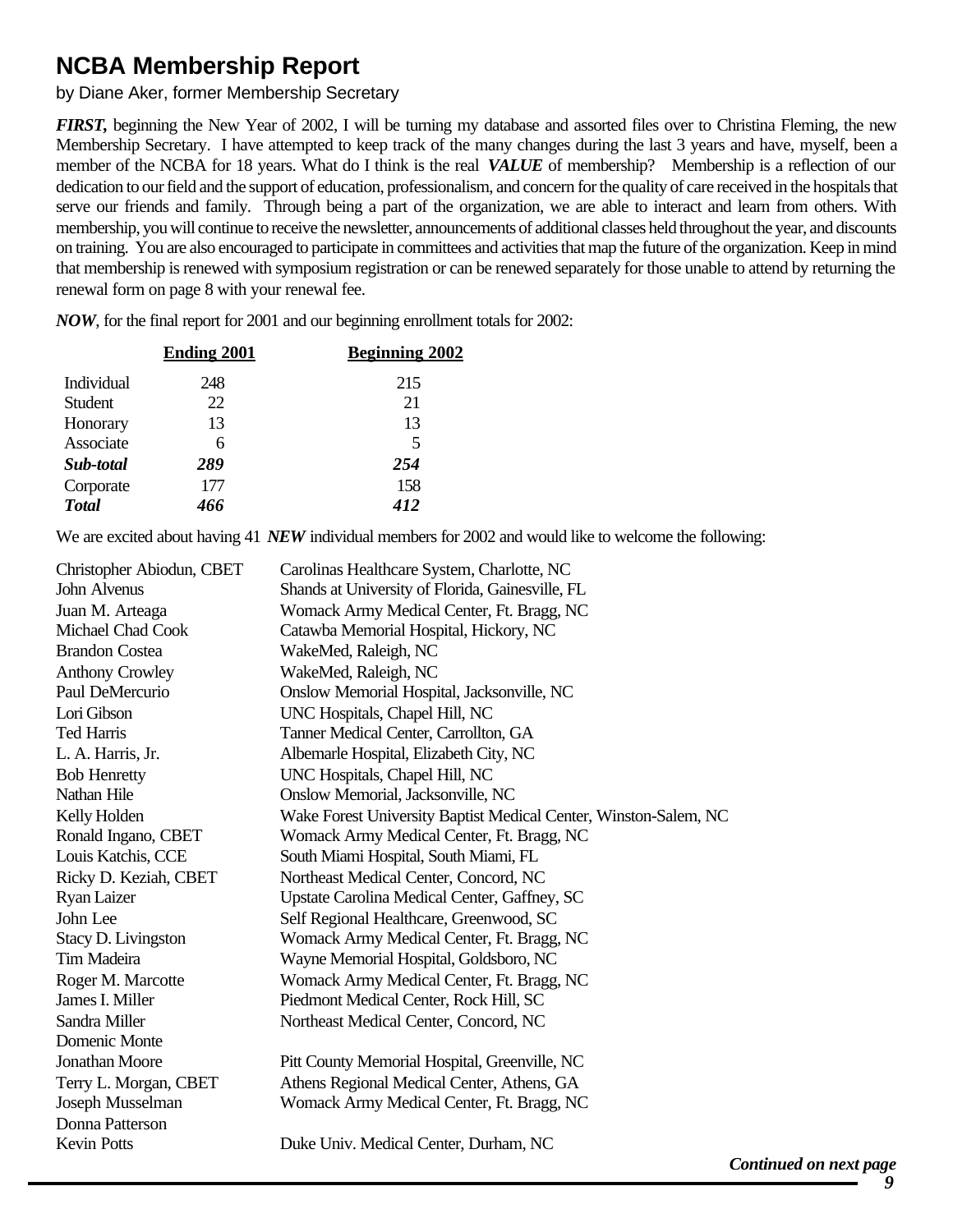<span id="page-9-0"></span>

| Dan Richardson, CBET         | South East Biomedical Company, Hindman, KY       |
|------------------------------|--------------------------------------------------|
| <b>Charles Andrew Richey</b> | Self Regional Healthcare, Greenwood, SC          |
| Angela Sells                 | Carolinas Healthcare System, Charlotte, NC       |
| William Sikinger             | Central Carolina Hospital, Sanford, NC           |
| <b>Matthew Stone</b>         | UNC Hospitals, Chapel Hill, NC                   |
| Delaware J. Tate, III, CBET  | Shands at University of Florida, Gainesville, FL |
| Christina Taylor             | Onslow Memorial Hospital, Jacksonville, NC       |
| Chris Tierney                | UNC Hospitals, Chapel Hill, NC                   |
| <b>Susan Trombley</b>        | Rex Healthcare, Raleigh, NC                      |
| Michael Turner, CBET         | McLeod Regional Medical Center, Florence, SC     |
| Ron Wilson, CBET             | Alleghany Regional Hospital, Low Moor, VA        |
| Frank Zuniga                 | Baptist Hospital of Miami, Miami, FL             |

Along with the membership totals, comes some symposium statistics:

| Daily Attendance:                | Mon. | 145 |
|----------------------------------|------|-----|
|                                  | Tue. | 166 |
|                                  | Wed. | 140 |
| Class sessions attended per day: | Mon. | 218 |
|                                  | Tue. | 138 |
|                                  | Wed. | 223 |
| <b>Total Registration:</b>       |      | 233 |
| Total # of Certificates Issued:  |      | 579 |

Some interesting registration facts:

There are members representing 10 states, including SC, FL, AL, IN, KY, GA, MD, VA, MS, and of course, NC. There were 63 hospitals, schools, and company service technicians represented among our class attendees. Out of the 233 registrants, we had 90 to attend all 3 days.

**Important message for 2001 members that did not attend the symposium or have not already renewed:** A Membership Subscription Renewal has been sent to you in the mail. There is also a copy in this Newsletter edition [page 8] for convenience. We want to keep you active and stay on our mailing list. Please, fill out the form and return with your annual fee of \$50.<sup>00</sup>.



Getting everything ready Sunday night Early Monday morning before the crowds arrive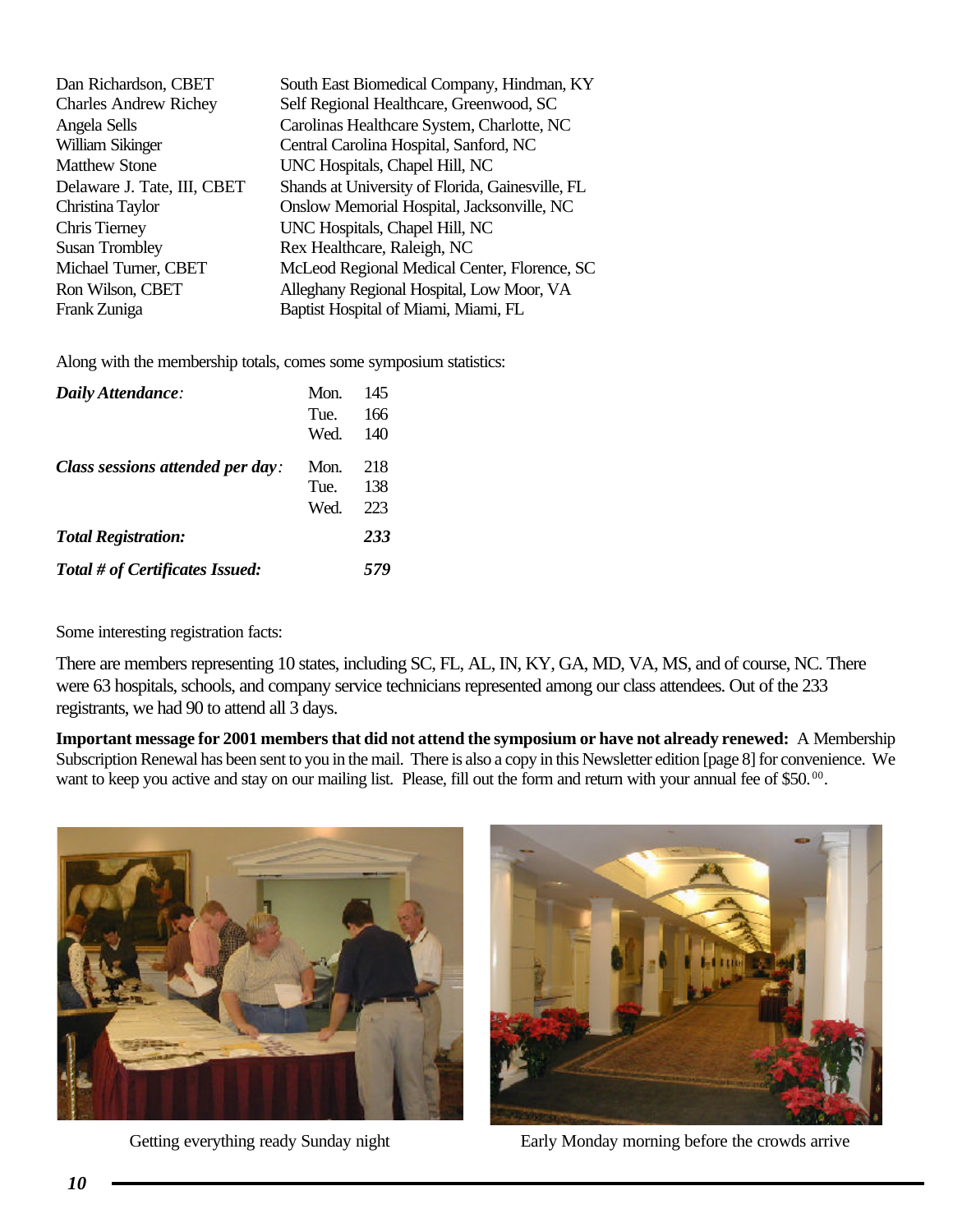# **North Carolina Biomedical Association**

# **BMET Certification Review**

# **April 8-12, 2002**

# **Stanly Community College Campus**

Tuition \$125.00 Non-Member \$225.00

ICC Certification for Biomedical Equipment Technicians (BMETs) is formal recognition by the International Certification Commission for Clinical Engineering and Biomedical Technology (ICC) that individuals have demonstrated excellence in theoretical, as well as practical, knowledge of the principles of biomedical equipment technology. Such recognition results from successful completion of a written examination.

In today's health care market, technology is paramount. The need for a work force knowledgeable in the theory of operation, underlying physiological principles, and safe application of biomedical equipment is a central concern of many hospitals and companies. Certification demonstrates that successful applicants have the knowledge to ensure a safe, reliable health care environment. It also demonstrates to employers a significant commitment to career and competence. Quite simply, in an increasingly competitive and changing environment, it is an essential investment in an applicant's future.

Additional details including driving directions and hotel information can be found on the NCBA web site at www.ncbiomedassoc.com. The AAMI web site has detailed information about the testing schedule at www.aami.org/ certification/index.html. Information about Stanly Community College is available at www.stanly.cc.us. *It is the responsibility of the individual to make their own arrangements with AAMI for taking the certification exam.*

Please bring books needed (but not required):

- 1. Reference book covering anatomy and physiology
- 2. Basic analog and digital electronics
- 3. Carr and Brown's "Introduction to Biomedical Equipment Technology"

Copies of handouts will be provided during class.

## **Hotel and lunch breaks are the student's responsibility**

For more information contact Linda Leitch at

vicepres@ncbiomedassoc.com or phone 919-681-4293

## **Registration Form:**

Make Checks Payable to: NCBA

6300-138 Creedmoor Road PMB 272 Raleigh, NC 27612-6730

| Name:             |                |
|-------------------|----------------|
| Hospital/Company: |                |
| Address:          |                |
| Telephone:        | Email address: |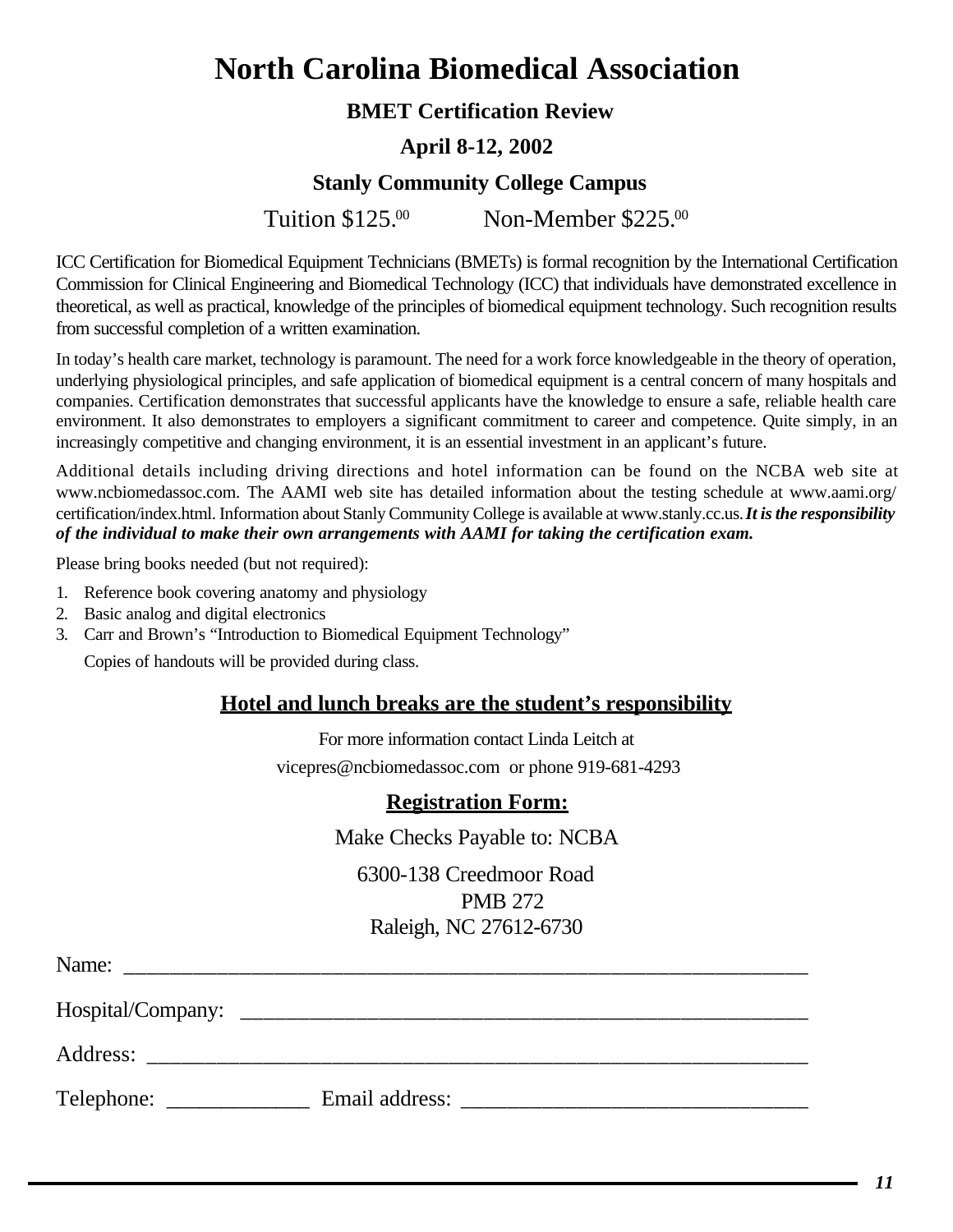# <span id="page-11-0"></span>**NCBA Board Minutes (continued)**

available for election at this year's symposium.

**Internet:** Glenn reported the Internet web site has the membership information from symposium included on the membership and vendor pages. Information relating to the Board positions and future board meeting dates will be updated next week. General discussion on the next level of options available on web site. Will continue this discussion at the retreat in February.

**Professional of the Year:** Brian was pleased with the responses received from the general membership on these awards. Brian suggested that the board make a new committee responsible for all awards. There may be a new award available this year for a general member who is returning to school to further their education. Board will discuss the details at the retreat in February.

Helen moves to accept all the reports as given. Charles seconds the motion, board unanimously approved.

### **Old Business:**

**Regional Symposium for 2003:** Charles has contacted by email and phone other regional biomedical groups about holding one regional symposium. Charles informed board that no one seems interested at this time. Board decides to table the possibility of a regional meeting.

**Retreat Agenda:** Boyd reminded everyone at make their reservations at Crown Reef Resort as soon as possible.

**Financial Audit:** Charles asked for two board members to help audit the books for 2001. Board decided that the President and Vice-President should participate along with two general members.

**AMMI Membership:** Diane had been contacted by AMMI about the membership. She explained that the mailing addresses could not be to the board officer positions that it had to have a name each year. Board decided to have mailings to Membership Secretary, Newsletter Editor, and President.

### **Symposium Planning:**

**Hotel Planning:** Helen reported on the savings from the 2001 Symposium compared to 2000 Symposium at Pinehurst. Helen stated the biggest cost again was the food and beverage bill. The audio and visual costs decreased from last year. The Board must decide by June 2002 about staying or leaving Pinehurst.

**Education:** Dan thanked Mark for helping arrange some of the speakers at the Symposium. Dan informed the board that the CBET review class will be held at Stanley CommunityCollege in April 2002. Cost for weeklong class with be \$125 for NCBA members and students; \$225 for non-members.

**Please contract Linda Leitch, Vice-President if interested in attending class**.

**Vendor Relations:** Ken Logan not present. Brian handed out the summary of vendor costs for 2001 Symposium. The total vendor cost for 2001 was 5,245.37.

**Membership:** Diane reported summary of 2001 Symposium. We had much higher attendance on the first day that previous 2 years. There were 90 attendees registered for 3-days. States represented other than NC include: SC, FL, AL, IN, KY, GA, MD, VA, and MS. There were 63 hospitals, schools and companies represented among the technical registrants this year. Membership had fewer hospitals renewing individual memberships if employee did not attend symposium. **Diane will the mail out the new style subscription renewal form, so if you did not attend the symposium, watch for the mailing.**

**Finance:** Charles reported that all bills from symposium are paid.

**Bags & Shirts:** Obie did another great job designing the bags, shirts, bathrobes, etc. The board wants to thank him for all his continuous help for the NCBA. **If anyone interested in purchasing a shirt, please contact Boyd Campbell, President either by phone or e-mail.**

**Seminar Planning:** No report given. Board will discuss training classes at the retreat in February.

#### **New Business:**

Diane asked for approval from the board to make any discussion regarding Membership Secretary duties until she and Christina could together about the role and duties of Membership Secretary. The Board agreed that Diane will act on the behalf of the NCBA.

Boyd asked that all issues for retreat be sent to him and he would add them to the agenda.

Board members determined the date, time, and location of the NCBA 2002 board meetings. They are as follow: March 8<sup>th</sup> at Duke Medical Center, Durham; May 10<sup>th</sup> at Wayne Memorial Hospital, Goldsboro; July 12<sup>th</sup> at Catawba Memorial, Hickory; September  $13<sup>th</sup>$  at Premier, Charlotte; November  $8<sup>th</sup>$  at Pinehurst Resort; January 10, 2003 at NC Baptist Hospital, Winston-Salem.

**The NCBA Board of Directors meetings are open to the general membership to attend. Please mark your calendars with new dates and plan to attend. Contract the President if interested in attending or serving on any of the standing committees.**

**Adjournment:** Mark Renfroe made the motion to adjourn the meeting. Sally Goebel seconds the motion, the board unanimously approved. Board adjourned at 1:45 pm. The next meeting will be at the retreat February 8-9 2002 at the Crown Reef Resort in Myrtle Beach, SC.

**Respectfully Submitted, Linda K. Leitch NCBA Recording Secretary**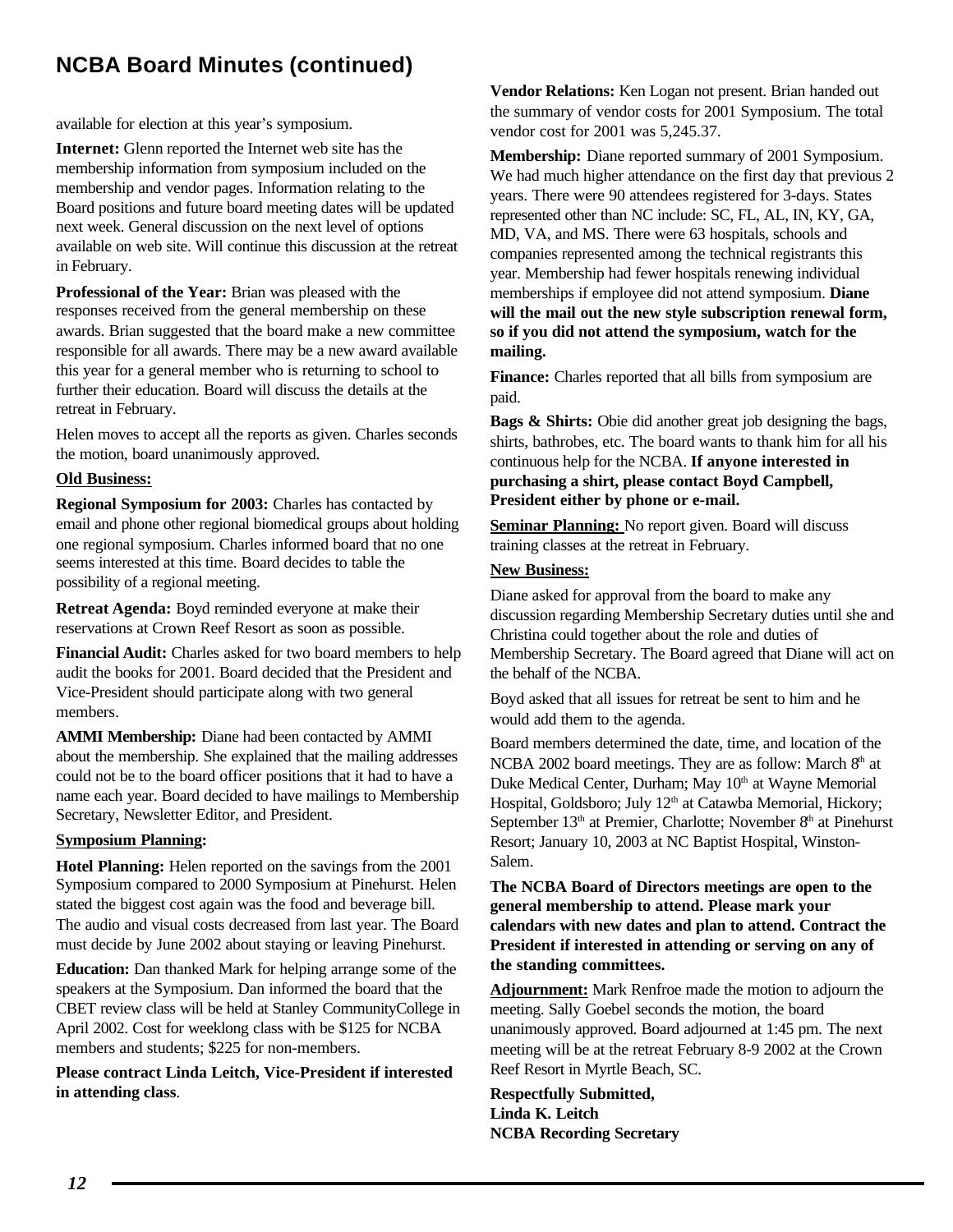# **Microsoft Excel Power Tips**

by Glenn Scales, CBET

# **Copy Your Page Setup**

Each Excel sheet has its own setup options (orientation, margins, headers and footers, and so on), which you set using the File, Page Setup command. But when you add a new sheet to a workbook, it contains the default page setup. Activate the sheet that contains the desired setup info. Then hold down the Ctrl key and click the sheet tabs of the additional sheets you want to update.

Then select File, Page Setup and click OK. The page setup features of the first sheet you selected will be copied to the additional sheets.

## **Sum the Highest Values in a Range**

If you need to calculate the sum of the three largest values in a range of 100 cells, you will need to use Excel's LARGE function. LARGE returns the nth-largest value in a range, in which n is the function's second argument. The formula calls the LARGE function three times and then sums the results. The following formula, which assumes the numbers are located in the range A1:A100, will do the job:

=LARGE(A1:A100,1)+ LARGE(A1:A100,2)+ LARGE(A1:A100,3)

Another approach is to use an array formula like this one:

=SUM(LARGE(A1:A100,{1,2,3}))

The formula first passes an array of three values to the LARGE function, and then uses the SUM function to add the values returned by the LARGE function. Notice that the values 1 through 3 are enclosed in brackets rather than parentheses. As always, after typing an array formula, press Ctrl-Shift-Enter instead of Enter.

# **Convert Imported Values To Actual Values**

I've found that values are sometimes imported as text, which means they can't be used in calculations or with commands that require values. I've tried formatting the cells as values, with no success.

Here's a simple way to convert imported text entries to values that can be used in calculations. Select any empty cell, enter the value 1, and choose Edit, Copy. Select all the cells that need to be converted, then choose Edit, Paste Special. In the Paste Special dialog box, select Multiply, then click OK. This operation multiplies each cell by 1, and in the process converts the cell's contents to a value

## **Prevent Row or Column Insertion**

One way to prevent unauthorized users from inserting a new row or column into a spreadsheet is to protect the worksheet. If you prefer to keep the sheet unprotected, input something into the last cell on the worksheet (cell IV65536). A single space is a good choice, since it's invisible. When the last cell is filled, Excel and 1-2-3 will not allow insertion of a new row or column. Instead, the programs will display a rather cryptic message that the casual user won't understand

# **Hiding a Cell's Contents**

If you set the format of a cell to ;;; (three semicolons), the cell will appear to be blank. If you click the cell, you can see its contents in the formula bar, but nothing appears in the cell itself." Let's take a look at this method. Enter 1, 2, and 3 into cells A1, A2, and A3. Now, go to cell A5 and enter

## $= sum(a1:a3)$

and press Enter. The sum will be 6 if you use the suggested numbers. Click cell A1 now, then choose Format, Cells. When the Format Cells dialog box opens, click the Number tab. Now, select Custom from the Category list. Go to the Type entry box and double-click its current contents. Next, type three semicolons  $\ldots$ 

and click OK to close the dialog box and record your change. The number in cell A1 disappears. The sum in cell A5 remains 6, however, since the invisible number is still in cell A1.



# **Conditional Counting in MS Excel**

The count, counta, and countblank functions are very straightforward, so I'll skip these and get straight to the more useful countif. This function takes two arguments: the range that holds the data to be counted, and the criteria used to determine if a cell is included in the count.

- $\blacksquare$  To count the number of cells that contain the value 12: =countif(data,12)
- To count the number of cells that contain 1 or 12: =countif(data,1)+countif(data,12)
- ß To count the number of cells that contain a negative value: =countif(data,"<0")
- ß To count the number of non-zero values:  $=$ countif(data," $\langle 0$ ")
- ß To count the number of cells that contain a value between 1 and 10: =countif(data,"=1")-countif(data,"10")
- To count the number of cells that contain the word "yes" (not case sensitive): =countif(data,"yes")
- To count the number of cells that contain any text:  $=$ countif(data,"\*")
- ß To count the number of cells containing three-letter words: =countif(data,"???")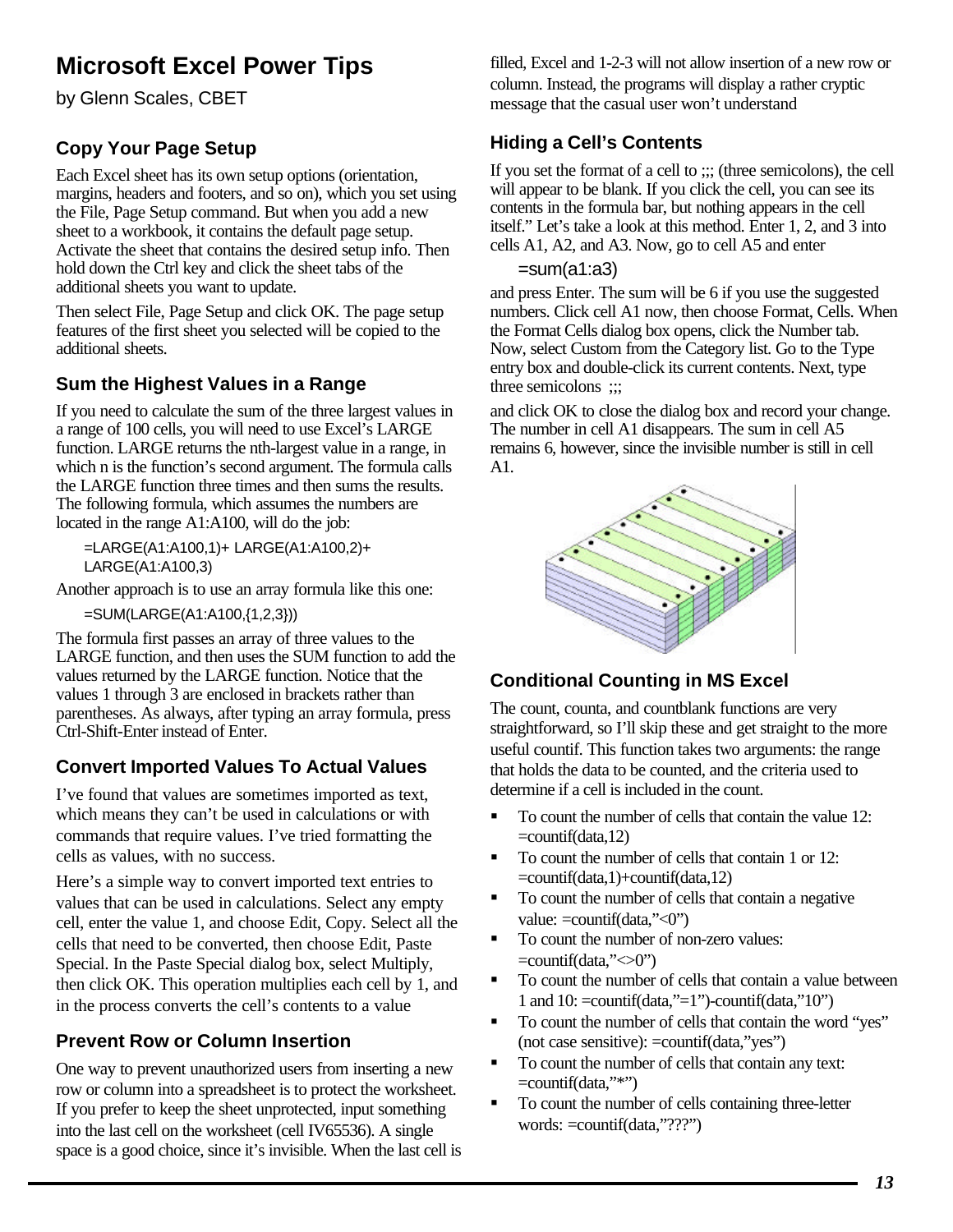# **Dollars and Sense**

by Charles Worrell, CBET, NCBA Treasurer

Financially, 2001 was ended on a positive note. Thanks to Dan Harrison - Program coordinator and Helen Jones - Hotel coordinator, Pinehurst Hotel expenses were reduced over the previous years.  $\sim$ 

| <b>Account balances for 2001:</b> |                       |           |  |
|-----------------------------------|-----------------------|-----------|--|
| <b>Checking:</b>                  | Opening               | 77,238.03 |  |
|                                   | <b>Closing</b>        | 31,893.93 |  |
| CD's:                             | XX205                 | 23,456.36 |  |
|                                   | <b>XX257</b>          | 23,168.89 |  |
| <b>Scholarships:</b>              | <b>Eddie Whisnant</b> | 600.00    |  |
|                                   | <b>Norm Reeves</b>    | 600.00    |  |
| <b>Asset Libility (tax)</b>       |                       | 118.99    |  |

Now is the time to start planning for the future. The NCBA is one of the top biomedical groups in the nation. This is due to the quality and participation of its membership. We need future board members and officers. The experience on the NCBA Board of Directors can help give you insight on how organizations and hospital departments are operated.

If you would be interest in being a future treasurer for the NCBA, contact me at the NCBA website.

# **NCBA's 2001 Professional of the Year**

by Obie Godley, CBET

Joseph (Joey) M. Cahoon, CBET, Assistant Manager of the Biomedical Department at University Health Systems of Eastern Carolina / Pitt County Memorial Hospital, received NCBA's 2001 Professional of the Year Award. Joey is originally from Swan Quarter in Hyde County and moved to Greenville in 1981 where he attended Pitt Community College. Joey began his career as a Biomedical Trainee at PCMH in 1981 as a "co-op student" at PCC. He advanced to Biomedical Technician II in 1983 and to Biomedical Technician I in 1985. Joey became ICC certified in May of 1989 and became Assistant Manager of the Biomedical Department in 1991. Joey and his wife Sharon, who is also employed at PCMH, have two children.

Joey has a deep concern for the operation and maintenance of equipment, "He wants it right". He is always willing to assist all departments at PCMH and other facilities throughout UHS. His professional talents span many areas such as excellent troubleshooting techniques, problem solving, improving equipment function and being a team player.

There are several areas in which Joey is and has been involved in community activities; his local church, Pitt County Little League Program and Pitt County School System. His contributions range from leadership, organizing activities, coaching, to using his technical abilities with building projects. Joey has educated several Pitt County schoolteachers, through the "shadows" program, about the specifics of the Biomedical Equipment Technician career. He also participates in the Healthcare Career Fair hosted by PCMH, which is attended by students in the Pitt County School System.

Joey has shown his support to the NCBA by attending its Annual Symposium many times. Other times, Joey supports the NCBA "behind the scenes" while I have been involved with NCBA meetings and other NCBA projects.

Joey's dedication to his family, church, community and his profession are to be commended. Joey's work ethics demonstrate care and genuine concern for the patients' well being and safety. I received letters of recommendation from Joey's Pastor and retired Vice President of Facilities Services of PCMH characterizing Joey as an outstanding employee, tireless worker and a person who demonstrates a positive attitude. I have known Joey for 20 years and have tremendous respect for his professional attributes. I am very pleased and proud to have him as my associate and that he was selected as the NCBA's Professional of the Year.

 Obie Godley, CBET, Manager University Health System of Eastern Carolina Pitt County Memorial Hospital Biomedical Department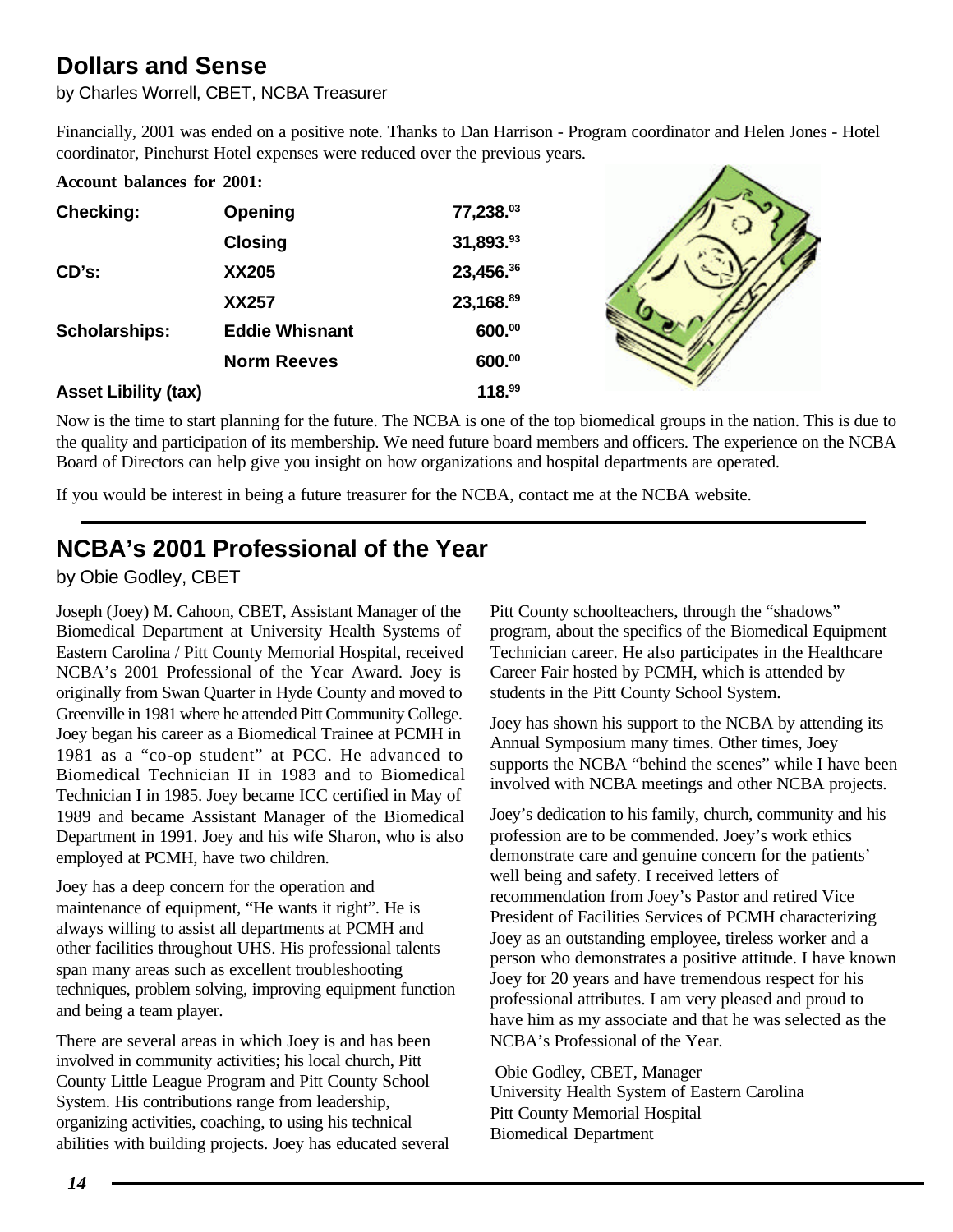# <span id="page-14-0"></span>**NCBA Annual Meeting(continued)**

**Reading of Nominees:** Linda Leitch read a biography for each nominee from the list placed in each member's packet.

**Open Floor for Nominations:** Brian opened the floor for other nominees. Lane Rushing nominated Susan Cowan from Datex-Ohmeda. Susan served as past board member in the positions of recording secretary, newsletter editor, and recipient of the President's Award. Susan has worked in the biomedical field since 1983. Dale Crum moved to accept all the nominees for the Board of Directors. David Wilson seconds motion, general member approved.

### **Voting by the Membership**

### **Closing Remarks**

**Adjournment:** Ken Logan moved to adjourn the general session. Dale Crum seconds motion, general members approved. General session adjourned at 1:05 pm December 4, 2001.

**Respectfully Submitted, Linda K. Leitch NCBA Recording Secretary**

## **NCBA Board of Directors Meeting December 2, 2001 Pinehurst Resort Hotel Pinehurst, NC**

### **Attending Board Members:**

| <b>Glenn Scales</b>    | Linda Leitch         |
|------------------------|----------------------|
| <b>Brian Poplin</b>    | Mark Renfroe         |
| <b>Charles Worrell</b> | Helen Jones          |
| Dan Harrison           | Diane Aker           |
| <b>Sally Goebel</b>    | <b>Boyd Campbell</b> |
| <b>Not Present:</b>    | <b>Tommy Ballard</b> |

Meeting called to order at 7:00 pm in Room 311.

### **New Business:**

The board of directors approved the honorariums of \$300 to the Bob Morris Memorial Fund on the behalf of Marv Shepard and George Mills. Charles made the motion to approve the donation. Mark the seconded motion, board approved.

Charles informed the board the amount of interest received from the two CD accounts. The amount would be divided evenly and presented to Stanly and Caldwell colleges as approved in the previsous board meetings.

Diane explained the problem with registration for Physio-Control Lifepak 12 defibrillator class. The class has over 42 people. Lane volunteered to hold another class.

Helen informed the board that she is meeting with Pinehurst every afternoon to review the bills to date. Also, Helen will speak with the hotel about next year symposium. She will present information at January meeting.

### **Adjournment:**

Mark motion to adjourn meeting. Glenn seconds the motion, board approved. Meeting adjourned at 7:35 pm December 2, 2001.

**Respectfully Submitted, Linda K. Leitch NCBA Recording Secretary**

# **Introducing Mark Renfroe, CBET**

Mark Renfroe, CBET is employed by Wayne Memorial Hospital in Goldsboro, North Carolina.

I began my career in Biomedical Engineering in 1991 shortly after graduating from Wayne Community College. I continue to work for Wayne Memorial as the Manager of Clinical Engineering Services.

I have been a member of the NCBA since 1992, and received my AAMI certification in 1995. For the past two years I have served on the NCBA board as a general board member, sat on various committees and was reelected to the board for the 2002 - 2003 term.



I was born and raised in Goldsboro and very much enjoy working in the small town hospital environment, It's nice to work where you know everybody's name. Being involved and supporting the NCBA is very rewarding. Since joining the NCBA, I have been amazed at the hard work and dedication shown by our biomeds to keep this organization strong and successful. I am also very grateful to our NCBA pioneers who began this organization and built it to what it is today.

Please let me know if I may be of assistance to you or bring your questions & concerns before the board.